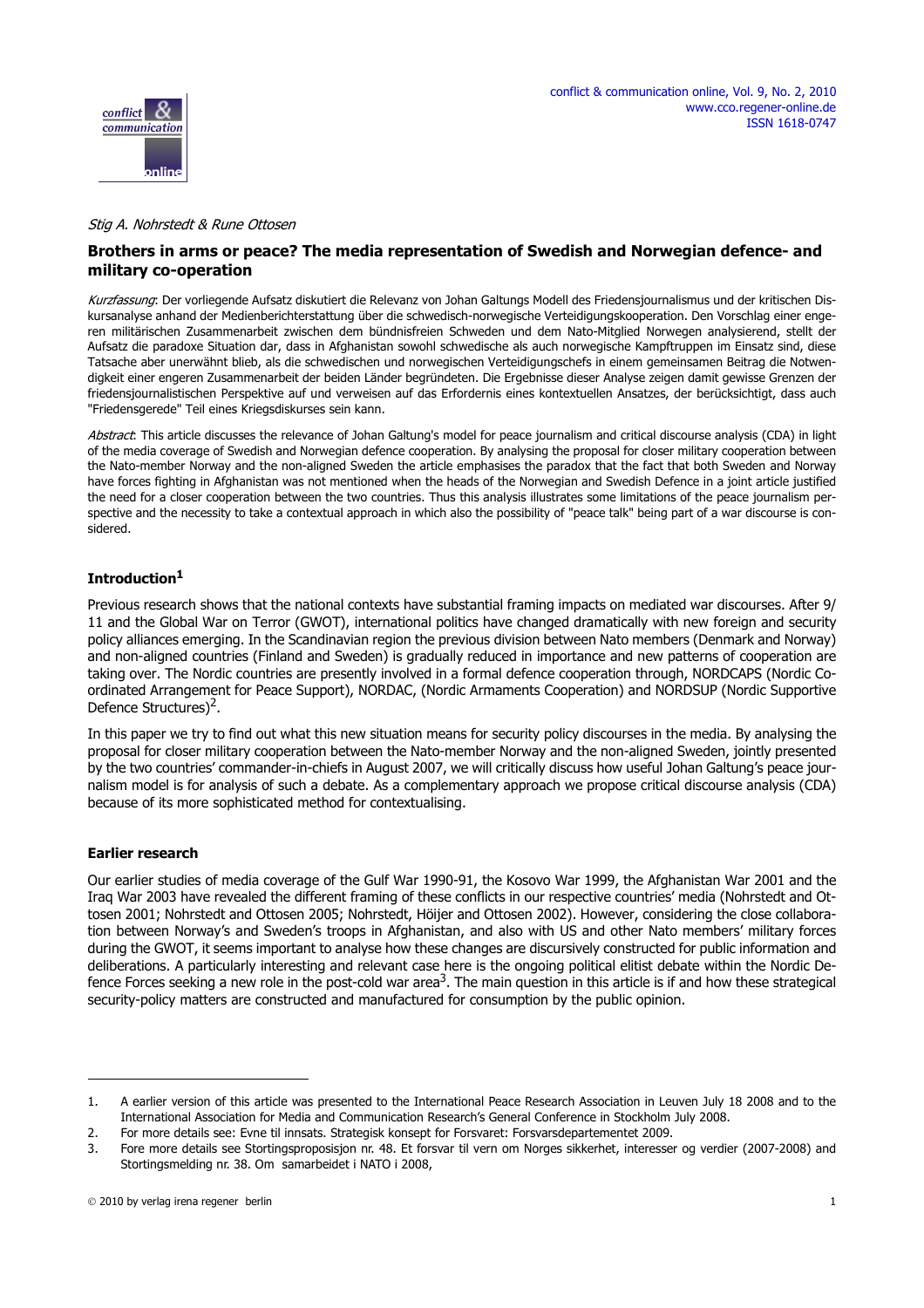### **Methodological approach**

The earlier research mentioned above concerning the Gulf War, Afghanistan, Kosovo and Iraq were all based on extensive empirical material with comparative studies of the media coverage in several countries including of course Sweden and Norway. Several methods were used including quantitative content analyses based on issues like genres, use of sources and framing. Over all these studies represent a combination of quantitative and qualitative data, the latter often dealt with using critical discourse analyses (CDA). The character of the study presented here differs from the above mentioned since the topic, Nordic defence cooperation, was not a "hot" topic in the news<sup>1</sup>. This is actually our first result, i.e. the lack of news journalism coverage of this important issue in main stream media. Instead of concentrating our analysis to news reporting as in previous studies, our take here is the ways in which editorials, debate and feature articles in main stream media relate discursively to the original debate item – or spin - written by the two commander-in-chiefs which brought the military collaboration plans to public attention. Furthermore, unlike our earlier studies cross national comparisons are not the aim in this article but rather comparative analysis of different types of media in an ambition to get maximum variation in our media material irrespective of whether it comes from Norwegian and Swedish media. Since the first quantitative result, i.e. the lack of substantial news material, is valid in both countries, the idea here is to look in more details of what comments – at all – followed from the initial debate article in a situation when the space for "legitimate controversy" (Hallin 1986; see also about "doxa" below) obviously was restricted to a minimum. Finally, the major purpose here is not so much the empirical results as such and as representations of the conditions of the public sphere in our two countries, but we would rather regard the argumentation as an explorative inquiry into the value of the peace journalism model for media studies of conflict communication and opinion building.

Given these considerations we selected both main stream newspapers as well as Nettavisen for our analysis<sup>2</sup>. A special reason for choosing it, was the opportunity to include commentaries from the reader in blogs placed in the electronic field beneath the published article and hence providing us with responses "from below" on the spin initiated by the elite sources within the military and political sectors. Since we are using critical discourse analyses as a method, this response from the general public adds an extra dimension to the analyses.

### **A Nordic model?**

The Nordic model is often referred to as a role model for other countries since the self image of the Nordic countries is often linked to the claim of putting humanitarian interests at the forefront (Leira et. al 2007). Issues like the quest for equality, international solidarity, the willingness to share some of its wealth with poor countries as development aid, are all included in this self image. Norway has even tried to brand itself as a "humanitarian great power" in its official foreign policy (ibid.). Analysts, like the Norwegian scholar Terje Tvedt, have criticized this rhetoric and image building claiming that also the Scandinavian countries should be judged by their actual policy rather than their self-image (Tvedt 2003). We support this criticism and will question whether Norwegian and Swedish participation as allied to US in the "War on terror" tend to play a negative rather than a positive role on the global scene. To be more precise, we will argue that this self-image might in itself become a riskfactor for the two small countries. Ignoring the actual danger in getting involved as an ally to the US in the GWOT by hiding this policy behind humanitarian rhetoric the two countries can easily be dragged into military adventures framed as peace-building and humanitarian intervention.

We will also suggest that Pierre Bourdieus notion of doxa or the doxic room, (the non-political, non-discussable room) (Bourdieu 1998). Originally the notion of doxa was used by by the Greek rhetoricians as a tool for the formation of argument by referring to the common opinions, the doxa was often manipulated by sophist to persuade the people to follow the arguments of the leaders. In Bourdieu's use of the notion of doxa he suggests that some issues are not introduced to the public discourse because the leaders simply try to avoid public discussions on certain topics. These issues are so to speak kept out of the agenda leaving behind the false impression of consensus (von der Lippe 1991). We argue that doxa thus can be a useful approach to understand why obviously relevant issues like common risk for Sweden and Norway through common participation in GWOT is left out of the public debate when defence co-operation between Norway and Sweden is discussed in the media. The reason for this is that opinion polls show strong opposition in both Sweden and Norway against having troops in Afghanistan. Since there seems to be great unity among politicians in both Sweden and Norway that the two countries should support US in the GWOT, they seemingly try to avoid public debate on the issue by treating it as a topic "beyond discussion".

<sup>1.</sup> Only eigth articles were found mentioning the suggestion by the two Defence-ministeres in a search in Retriever, the electronic archive covering all major Norwegian newsoutlets, in the periode August 30- September 7. Most of the eigth articles found in a search in the electronic base were editorials, commentaries or small news bulletin pieces.

<sup>2.</sup> The eigth articles found were published in (Nettavisen 31.8, NTB 31.8, Aftenposten 1.9, Nationen 1.9, Bergens Tidende 1.9, Trønder-Avisa 1.9, Nationen 1.9, Dagbladet 1.9, Klassekampen 4.9).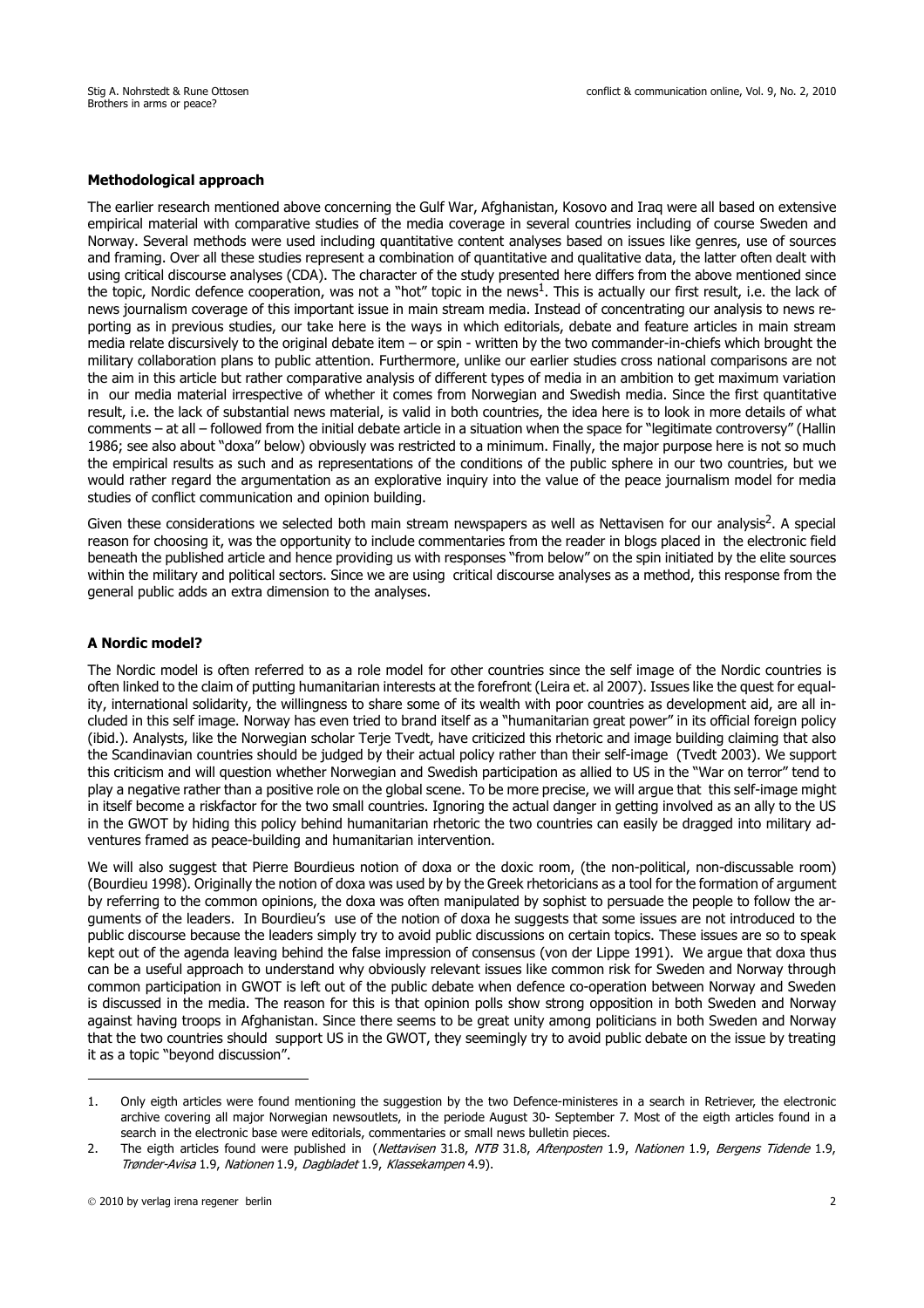### **The peace journalism discourse**

Peace journalism has been proposed as an alternative to traditional war journalism by several scholars and journalists after the original ideas formulated by Johan Galtung (Galtung 2002) and also critized. BBC-reporter David Loyn is perhaps the best example of a well respected journalist in main stream media who openly has opposed the peace journalism approach. In a special issue of *Conflict & Communication* online the opponents and defenders of peace journalism are discussing its relevance and importance. Loyn prefer to use terms as "truthfulness" and "objectivity" as journalistic guidelines, even though he acknowledge the limitations of those terms: "On this analysis, if we accept that objectivity is at least a worthy aspiration, even though not a tool to achieve the 'whole truth', then peace journalism fails a key test by imposing other expectations onto journalists." (Lyon 2007:5)

Loyn is disturbed by the Galtung's original model for war- and peace journalism. According to him the categories in the model are too dualistic. He claims that journalism as it is practiced in every day news journalism seldom fits into "war journalism" or "peace journalism" categories. Loyn present his own experiences as a reporter in conflicts like Kosovo and Rwanda to suggest that if the peace journalism approach had been preferred the outcome would have been worse because it would have prevented interference to stop mass murders. In Northern Ireland he suggests that the peace journalism principle of transparency would have made the secret negotiation between the parties impossible. In the case of Kosovo Loyn comes very close to the journalism of attachment position $1$  by claiming that the Serb autrocities towards the Albanian was the most important issue, and should have been in the focus of reporting. By uncritically quoting former US Secretary of State, Colin Powell, when describing the political and military nature of US military intervention (it should be winnable, there should be no other option, and there should be an exit strategy), he proves his shortcomings in understanding the character of the US superpower. Least of all a superpower can in our mind be judged solely on its own rhetoric.

In the very end of his article Lyon concludes the discussion with some interesting reflections on the quest for objectivity in journalism. In our mind the discussion should begin where Loyn stops. The weakness in Loyn's arguments is the lack of context. We agree with Jake Lynch's criticism of Loyn that propaganda by the different parties in the conflict must be contextualized into the analyses. Loyn doesn't mention propaganda and media strategies by the great powers through spin and PR and is thus unable to see what serious challenges journalism in the battlefield and warzones is confronted with. On this point another critic of peace journalism, the media researcher Thomas Hanitzch, critisize peace journalism from a totally different angel than Loyn. Hanitzch argues that the peace journalism advocates underestimate the material conditions for modern news reporting and overestimate the possibilities for journalist under hectic deadline pressure to contextualize their stories like Lynch et.al suggests. He thinks that a complex model like Galtung's scheme is unfitted for the highly standarized narrative schemes of modern news production. He thinks that promoting peace is no more noble than PR-campaigns and "journalism of attachment" which suggest military intervention to stop ethnic cleansing (like in Bosnia). Even though Hanitzch is sympathetic to many of he point suggested in peace journalism, such as exposure of lies, cover-up attempts and culprits on all sides, he suggests that this might as well be labelled as "good journalism" (Hanitzch 2007:7).

Lynch in his answer to the critics, claims that they underestimate leaders in the Western world when it comes to willingness and abilities to manipulate the media. Especially in the phase of a conflict where there is a mobilisation to go to war based on rhetorics in favour of "humanitarian intervention" (like in Yugoslavia in 1999 and prior to the war in Iraq in 2003), Lynch argues that propaganda must be contextualized by the media and it's vital that the media is not seduced by propaganda rhetoric and not adapts the vocabulary and arguments of spin doctors in favour of war. Lynch stresses that the basic aim of peace journalists is to "create opportunities for society at large to consider non-violent responses". He criticizes Loyn for underestimating the effects of propaganda.

Quoting Entman Lynch argues that in order to give the audience the full picture journalist should make visible what the propaganda machinery leaves out, i.e. peace alternatives and realistic information on the consequences of war (Lynch 2007:2).

We basically support Lynch's position and would perhaps put even more emphasis on the impact of Psychological Operations (PSYOPS) and their impact of media reporting. In retrospect many of the misleading stories defending the intervention in Iraq hade their origin in disinformation caused by PSYOPS and propaganda (Eide and Ottosen 2008). One important PSYOPS operation was the US Army pulling down of the statue of Saddam Hussein and then portraying it as a spontanous

<sup>1.</sup> The journalism of attachment was developed during the Bosnian War by the (at the time) BBC-reporter Martin Bell (1996). Bell argued that journalists have a responsibility for the development of the conflicts they are covering. Therefore, he proposes reporters assume an active position in favour of the victims of war, even if this means support for military interference by NATO. Bell argues that journalists should use their influence as journalists to try to improve the situation of those who cannot help themselves. Bells position caused a huge debate where his most important critic was Mick Hume who attacked Bell's position in the essay "Whose War is it anyway? The Danger of the Journalism of Attachment" (Hume 1997). For a full overview of the discussion see Sjøvaag 2005.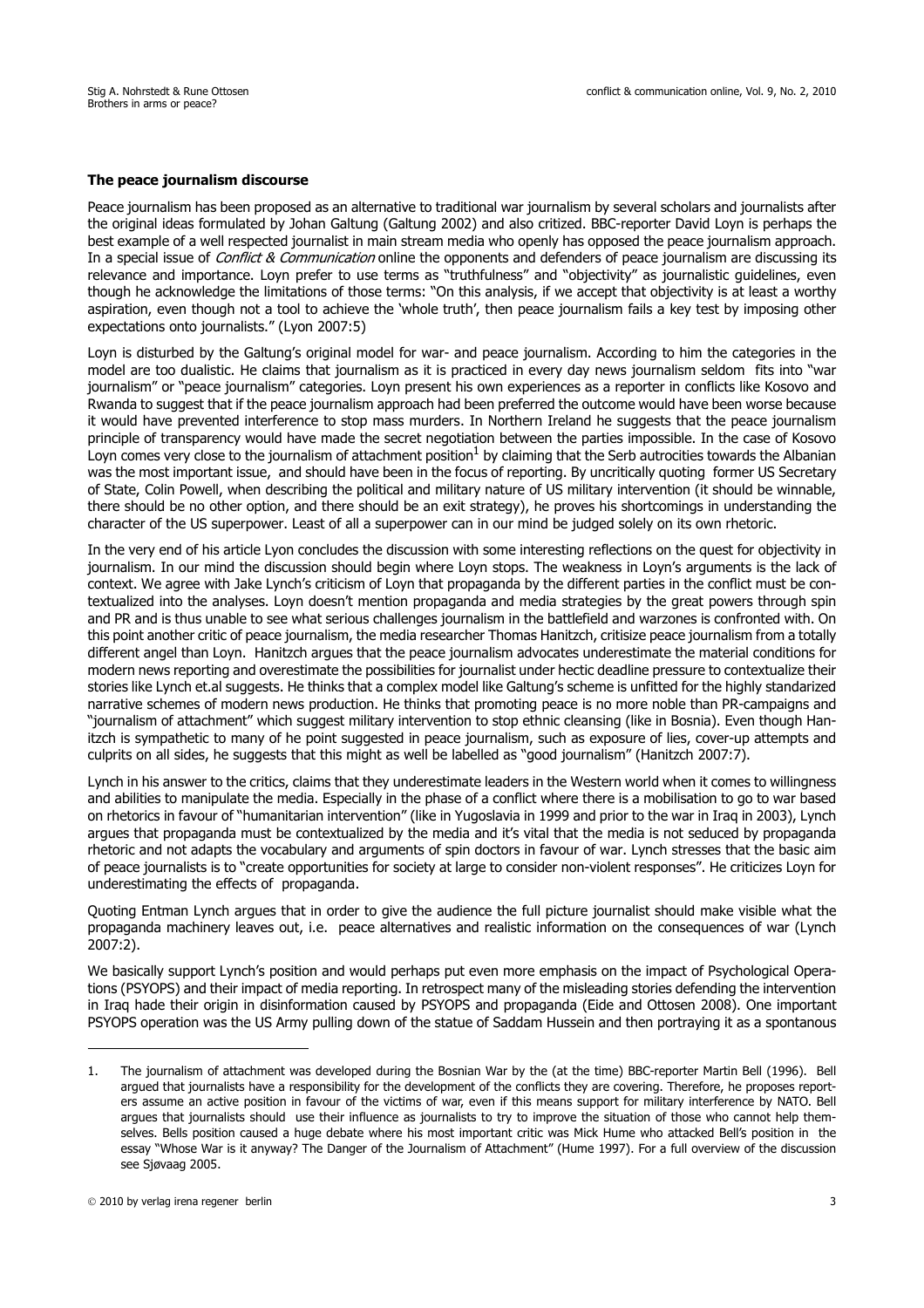reaction from the people in Baghdad. The importance of propaganda before the war is underlined in new literature like Michael Isikoff and David Corn's book *Hubris* where the authors argue that the Bush administration mislead the opinion in their campaign for war to a level that has been underestimated by the media. Vice president Dick Cheney misused CIA and picked the information that suited argumentation for a war and put aside information that contradicted claims that Saddam Hussein had weapons of mass destruction

For example in a speech in front of Veterans of foreign wars 26 august 2002 Cheney misused facts from CIA and claimed: "There is now doubt he is amassing (WMD) to use against our friends, against our allies, and against us" (Isikoff and Corn 2006:28-29). Isikoff and Corn reveal a forceful will in the Bush administration to go to war whatever what. When Karl Rove once told the president about polls suggesting opposition in the public opinion against war the president exploded:: "Don't tell me about fucking polls. I don't care what the polls say." (op. cit.: 29). The extent of systematic lies repeated again and again had impact and the public opinion changed to be more sympathetic to war as the solution to the "problem Saddam Hussein".

Center for public integrity has documented that the Bush-administration on 532 occasions produced a total amount of 935 false statements in the period from October 2002 to August 2003 (Reading-Smith 2008).

In our view David Loyns position in the debate has a naive point of departure. It presupposes that the media start their war reporting with "blank sheets". We think that the peace journalism model might serve as a useful checklist for both journalists and media researcher as a guideline in a propaganda-infected landscape. Media researcher Wilhelm Kempf has successfully used the peace journalism approach in his own research (Kempf 2006). He basically supports the framework of peace journalism even though he critisizes the book *Peace journalism* by Jake Lynch and Annabel McGoldrick in their criticism of Loyns position on "objectivity":

"To radically turn away from the call for objectivity, as suggested by Lynch and McGoldrick (2005) or Hackett (2006), not only endagers the acceptans of peace journalism project in the journalistic community, however, but also twists peace journalism into a form of advocacy journalism, which lead directly to PR and propaganda and can squander the trust bonus its recipents grant to peace journalism". (Kempf 2007:7)

## **Critique of Peace Journalism from a CDA perspective**

In the vibrant debate on peace journalism (PJ) critical discourse analysis (CDA) is underestimated as supplement. CDA has emerged as one of the influential approaches within media studies in general and could play a vital role in research on warand peace journalism as well. We believe that the debate on journalism research can gain a lot if drawing more on this linguistically inspired analysis. There are a number of consequences if this idea is pursued in war- and peace journalism.

If you define journalism as a discourse it implies that the final journalistic products are perceived to carry and contain meanings on several levels. All these levels can not be collapsed into a singular "manifest content" level. As with other fields of communication, meaning is based on multi-level interrelations. This also means that in CDA aspects of mediated conflict coverage that are rarely or at all noticed in debates about journalism, such as the importance of the context, the interdiscursive relations and the meaning of omissions, are addressed and integrated with the analysis. Considering that the discourse concept is defined by the institutional dimension, the structural conditions and the organisational setting are at the center of the attention. This is not entirely unique for the CDA but coherently treated in this approach as fundamental for any reasonable conclusions. Hence when analysing media content the layers of meanings related to and alluding to other discourses beyond journalism itself are of particular importance. These interrelated set of discourses are however not randomly configured according to our application of CDA, but rather regarded as constituting a "discursive order" with a term invented by Norman Fairclough (Fairclough 1995). We will soon exemplify the ways in which these theoretical points of departure are put in use in our analytical work, but first a few more comments to position ourself in the field of CDA research.

The label "critical" has its relevance as one common denominator for the CDA researchers as it indicates the normative character of their project(s). Meaning that communication is explored with an intention to point out other possible realities than the one under investigation. This normative orientation also comes with a theoretical focus on relations of power, dominance and hegemony. These are all challenged as obstacles to empowerment of non-elite people being caught in the discursive nets spun by ideologues, PR-strategists, politicians, etc. As indicated above one of the critical angles of CDA research is its insistance on hidden assumptions and latent, but nevertheless relevant, cognitive or emotive discursive elements.

The CDA field is inhabited by three different "schools": the socio-psychological Dutch variant with Teun van Dijk as the leading figure, the linguistic British school with Norman Fairclough as the most well-known scholar, and the discourse-historical approach developed by the Austrian school with Ruth Wodak as the leader (Wodak 1996, 2001). After Wodak´s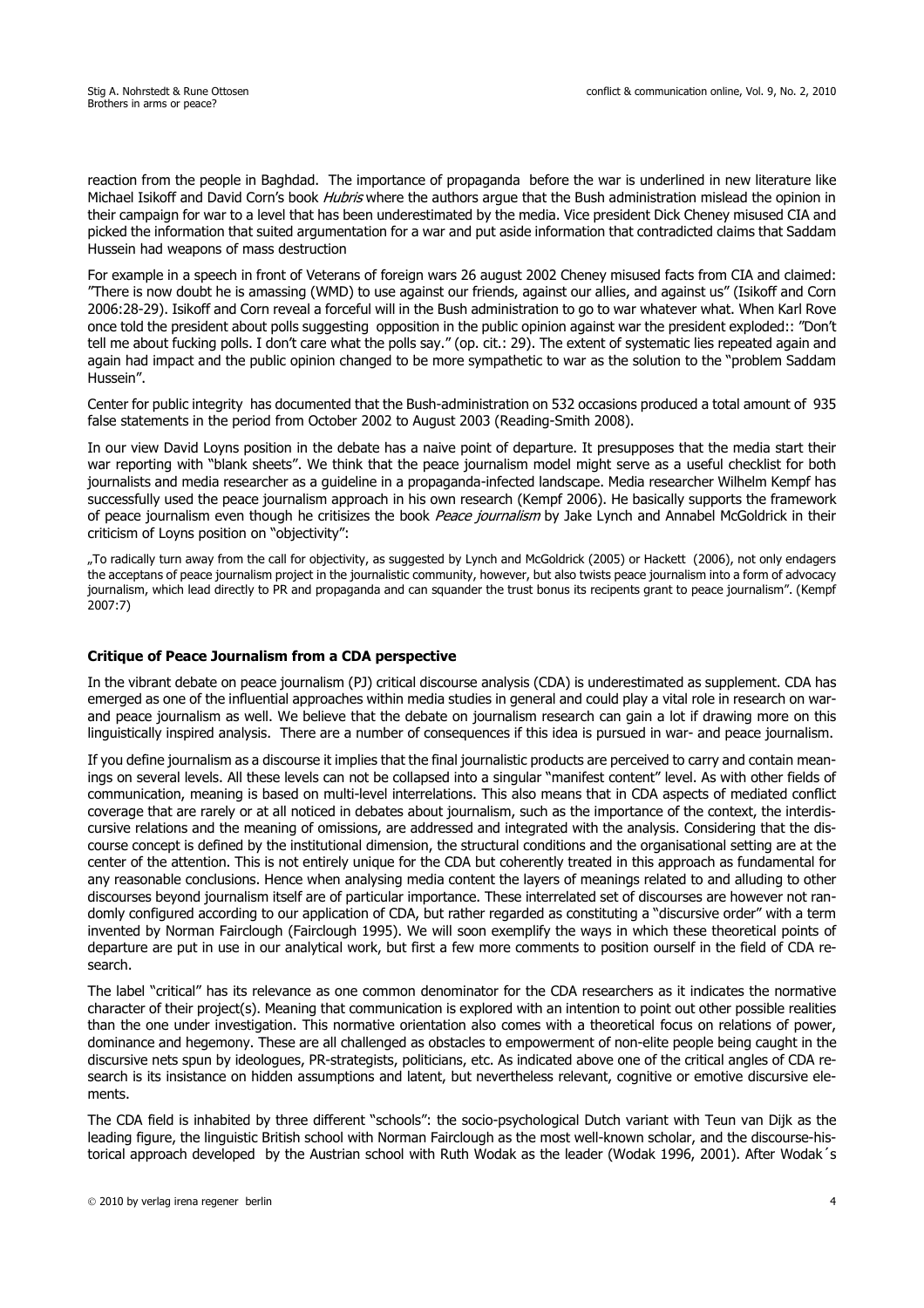installment in Lancaster, UK, the geographical dimension is somewhat obsolete, and in addition it should be mentioned that all these "schools" are collaborating extensively and seem to mutually regard their differences as complementary assets.

In this article we will rely mainly on the historically oriented variant as developed by Wodak and her colleagues (Wodak and Benke 2001). The main reason being their successful applications of inter-discursive analysis diacronically, and the insights they offer to understand the operations of contextual conditions for creation of meaning in different settings, e.g. parlamentarian debates, public cermonies, media, exhibitions, vox populi chat on the street corner, etc. Here we will, due to practical limitations, concentrate on journalism as a discourse related to defence policy discourses in the Scandinavian countries after the Second World War. Although this is a limited empirical basis for conclusions about the fruitfulness of applying CDA we nevertheless hope to be able to make some critical, although constructive, comments to the debate about P.J. It makes sense because a war must be analysed as a historical process starting long time before the first bullit is fired. To understand potential wars and conflicts in the years to come we must look at the arguments in the security policy debate today. As indicated above we are positive to the intentions and the critique of main-stream war journalism coming from the peace journalism movement. But it seems to us that it could benefit from an integration of some of the theoretical ideas that CDA provides when it comes to understanding meaning-making as produced by discursive acts. If Norway and Sweden will be involved in future wars we might already in the contemporary debate find the reason for this not only in the arguments supporting a war oriented policy, but also in topics that are kept out of the debate. Here we think CDA has advantages that are not captured by the peace journalism model.

In sum, we contend that the CDA approach can offer: 1) a way to manage the demand on contextual reflexivity that has been raised in the debate about peace journalism; 2) integration of the propanda discourses during peace time, which are mainly neglected in the Galtung model, but in reality might be the most important stage for media effects on conflict escalation; 3) a historical perspective – especially in the historical CDA approach as developed by Wodak and associates – in which discursive uses of historical analogies and exemples are emphasised. In the examples we are discussing below in particular two points are important. Namely, firstly that even a discourse about peace building and security plans may in its historial consequences be steps toward conflict escalation, which should not be left out of the critical analysis. Secondly, contextually speaking we suggest that even a discourse qualified as "peace journalism" according to Galtung's terminology could in the context of for example the GWOT be suspected to be the very opposite, i.e. "war journalism", in its consequences. These are the challenges for the critical media research field studying mediated conflict reporting today.

### **Empirical example 1: Norwegian media**

In the autumn of 2007 the heads of Norwegian and Swedish Defence, Sverre Diesen and Håkan Syrén, published a joint article in Norwegian newspaper Dagbladet and Swedish newspaper Dagens Nyheter, proposing closer cooperation between the two countries on military affairs and defence issues. Among the proposals were joint military exercises, military education, joint development of new military doctrines and cooperation in buying military equipment such as warships and vehicles. In the background here is also the recent issue of Norway replacing her F-16 fighters with a new generation of fighters where the candidates were the Swedish plane JAS Gripen, produced by SAAB, the European Eurofighter and the US-produced Joint Strike Fighter (JSF) under construction by Lockheed Martin.

As mentioned in the methodological section of this article, through a case study we will analyse how a few selected media in each country covered this initiative as a news event. We will also see what potential important issues that are kept out of the news coverage. The Swedish example is the way Dagens Nyheter and Aftonbladet reported about the Diesen-Syrén proposal. The first newspaper is the leading quality paper and the latter the largest tabloid in Sweden. The Norwegian case is a news story in the electronic newspaper Nettavisen, owned by the commercial TV station TV2. This is the only major digital newspaper in Norway which is a pure electronic publication. The other major electronic papers are web-versions connected to, and owned by a print newspaper. Our reason for choosing this internet outlet, is that the readers can comment on the article in a electronic debate forum, published after the article itself. By using this in our analyses we are able to include some of the arguments in the public discourse following the article.

The article in question was published in Nettavisen on 31 August 2007 and had the title "Want a Norwegian-Swedish defence". The article states that a proposal on defence cooperation turns the traditional way of thinking military affairs in the two countries upside down. Norway has traditionally been a NATO member while Sweden is a EU member.

In the article it was an a link to the published text in *Dagbladet*. In this article the question of sovereignity of the two country is adressed immediately, but with a peculiar rhetorical twist which does not invite to discussion. This crucial issue is only touched upon and then "dismissed": "We must put all old sovereignty reflexes upside down (på huvudet)." The issue of whether Sweden wants to keep the non-alignment security policy could have raised an important debate, but are expelled to a historical past. Further, the two commanders underline that the proposed collaboration is "only" about purchase of submarines, tanks, etc. Mentioned is also coordination of "supply, education, training and doctrines". The framing and tone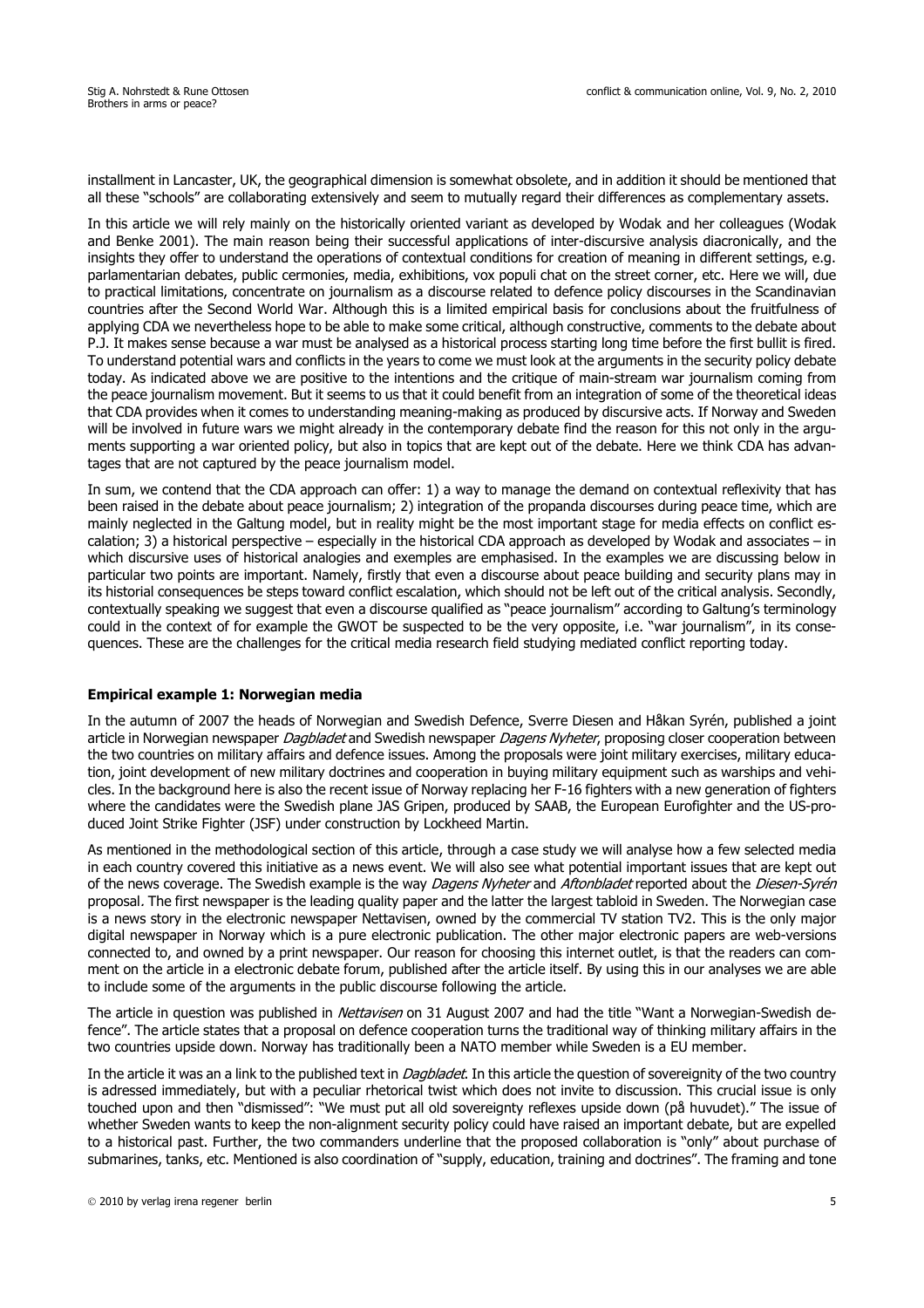is assuring and comforting. These new plans are only natural, uncontroversial and part of a necessary development: "The possibilities are great already to year 2012 and will grow further in the future." The cooperation will not restrict the freedom of actions, on the contrary it will improve the relation: "A deeper Swedish-Norwegian collaboration provides opportunities to make our production of military forces more efficient. In this way we can strengthen our common influence within the entire European and Euro-Atlantic security cooperation.." This point is elaborated further: " A stronger cooperation between Sweden and Norway is therefore a complement to the present collaboration structures in Nato and EU. It facilitates the national operative capacity for both of us at the same time as it prepares the ground for increased freedom of political action in the future ."

In terms of macro-theme the debate article tells that military cooperation makes it possible to finance necessary production and purchase of defence equipment. By the disposition and the selection of words and expressions the cooperation is described as economically necessary and politically wanted.. It is furthermore presented as entirely natural and uncontroversial: it is " of course nothing new", "both sides /.../ will certainly keep their full national right to make decisions about the uses of the forces", it has "strong political support in both our countries". However, a certain urgency is indicated because a choice of direction has to be decided: "We now wish to get a clear and broad political mandate to procede from idea to action. The time is short. In both our countries the defence forces face challenges the next coming years that make decisions about the direction urgent."

In an attached interview with Sverre Diesen, he states that he foresee no big practical problems with the proposal and that he regards it a challenge to the politicians in the two countries. He further states that he has sent a written proposal to the Norwegian defence minister (at the time) Anne-Grete Strøm-Erichsen claiming that it's now up to the politicians to decide how close the future defence cooperation between the two countries will be. He stresses that the proposal does not include the controversy on Norway's choice of a new generation fighter planes.

Nettavisen asked Diesen if he suspects problem in NATO because of the proposal. Diesen responds that it is unproblematic for a NATO member like Norway and a EU member like Sweden to work closely together. He also mentions that Sweden already is a member of NATO's partner organisation "Partnership for Peace" (PfP). He further stresses that Sweden is already in a process of adapting to NATO standards in a number of areas. There will be few practical problems because of this, and each country will also in the future have full control over it's own defence.

Nettavisen then asks Diesen to be more exact on the issue of "common military doctrines".

He then answers (our interpretation): "Norway has not decided a hierarcy of doctrines, but there are several documents offering guidelines on a national level. When we work together in an international context, in UN, NATO, EU or in PfP it is vital that one has a common doctrine which is decisive for the policy. Thus it's logical and practical that Sweden and Norway jointly contribute to development of this doctrine".

Interestingly enough he does not comment on the fact that Norway and Sweden both contribute to the NATO-lead ISAFforce in Afghanistan. Neither the journalists nor Diesen touch upon the historical fact that before Norway joined NATO there was a Swedish suggestion to establish a Nordic defence alliance as a possible alternative solution for Norway and Denmark. This suggestion played a major role in the public debate prior to Norway's decision to join NATO (Furre 1991). Many people on the left saw this as preferred solution for Norway. Bjørgulv Braanen, the editor of the left wing newspaper Klassekampen, also made a point of this in his commentary on September 4 stating it as "tragedy that the plans for a joint Nordic defence cooperation was smashed after the war (Second World War, authors remark) by US-loyal top-politicians who prefered membership in NATO". Klassekampen with this position is a dissenting voice in the Norwegian media landscape.

### **The response from the readers**

Twelve different contributions published on the Nettavisen's website covered a number of issues. Interestingly enough several of the comments touched upon historical facts in the relationship between Sweden and Norway.

The first one was written by Leif Rognan under the title "Illusion about security". This op-piece falls within what we can call a traditional pro-NATO discourse. He rejects the idea that even a totally integrated Swedish-Norwegian defence will offer Norway the security the country needs with Russia as an increasingly self-conscious neighbour. He suspects that this proposal will be used by the Norwegian left to weaken NATO and USA. He fears that this in practical terms will weaken "our" defence capability and bring "us" in a situation similar to the appeasement policy prior to Second World War. He ends with a wish that Norwegian politicians despite this new Nordic hype will not be tempted to undermine "our" ability to have "our" freedom and independent policy. His last sentence is: "If our foreign- and security policy shall be based on US-hatred we will face an insecure future".

The next comment is written within the tradition of what we could call a traditional historical Norwegian-Swedish quarrel. It's written by the pseudonym "Tittentei" and has the humorous title "Svorsk (Co-writing of Swedish and Norwegian in one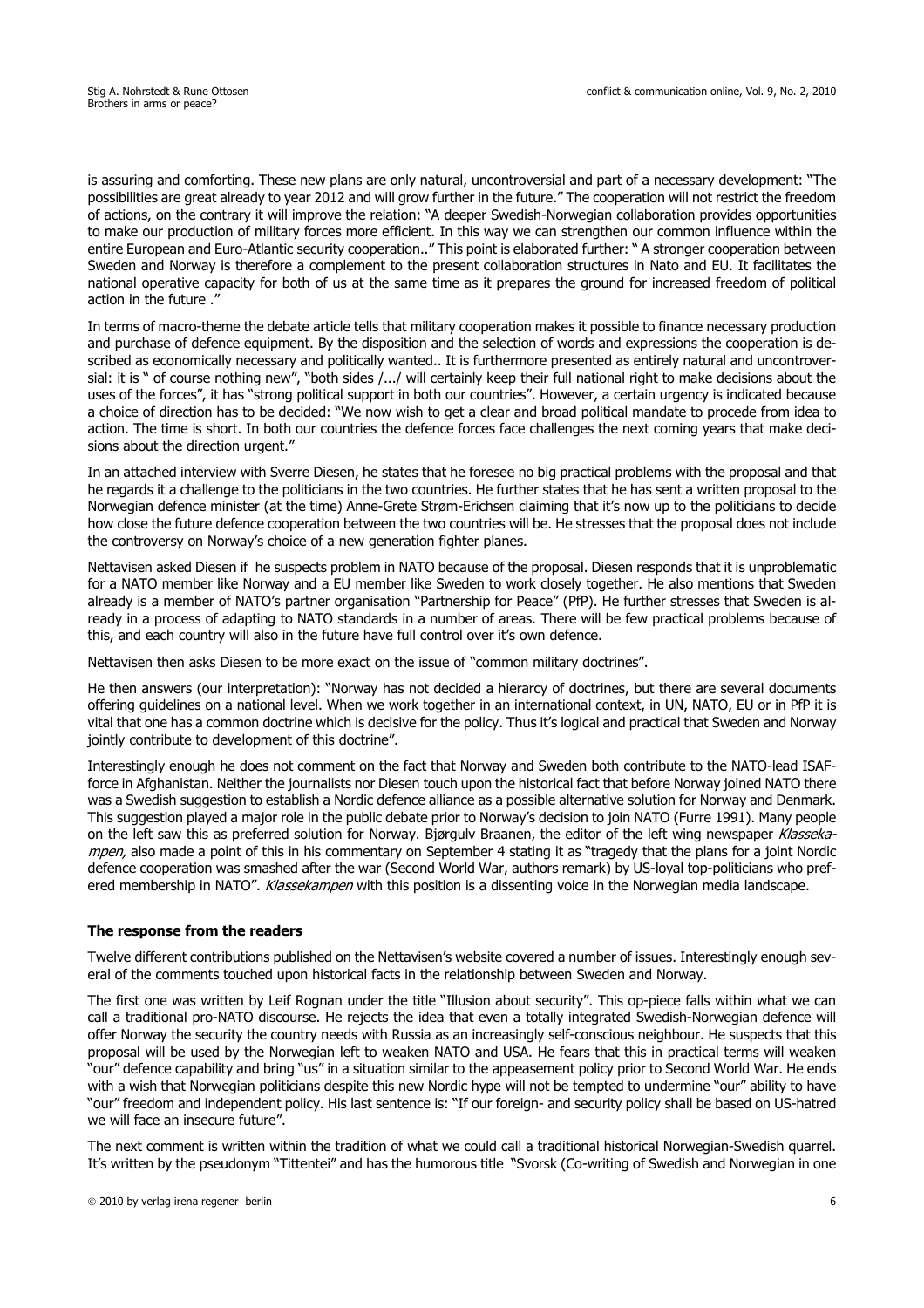word) defence cooperation".

Its ironic undertone strikes already by the introductory statement: "First vi can get back Jamtland and Herjedalen (sic!) (areas in the boarder region that once belonged to Norway)." Then Tittentei reminds us that Sweden saw to it that Norway had to pay more to EU in fees to sign the agreement of European Econmical area (EØS) than was originally proposed. She also suggest that Sweden probably will "help us" with increasing the defence expenses as well.

"Tiger" replies to this, picking up on the half joking tone, and suggest that if we must have a new generation fighter planes we should choose the Swedish fighter JAS-Gripen. But he suggests that the money instead could be used on health care and the elderly people. He also suggests that we stop the "madness" and refuse to buy the more expensive American Joint Strike Fighter (JSF).

"Ola Smart" replies to this: "Bullshit! JSF is decades ahead and much more advanced than Eurofighter and Gripen. We need the best plane and JSF is the best.

"JKT" replies to this: "Of course we must cooperate with Sweden. We need much closer ties than today".

Without saying so explicitly, this is relaunching of the old idea of a joint Nordic defence alternative, proposed by Sweden before Norway joined NATO.

The signature "Sceptical" answers ironically: "Great idea, bring in Finland and Denmark also."

"Tordenskiold" skips the ironi and suggest that the whole Nordic region (including Iceland) should have a joint defence, both economically and practically.

"Balle Balle" answers: "This doesn't work . The Swedes do this just to help Russia and USA to split our country in two." He complains that the only unsolved issue is the boarder of the indigionous Sami area. The Norwegian – Swedish issue was according to him solved when Norway left the union with Sweden in 1905. Will Swedish membership in NATO be a new beginning for a closer relationship, he wonders.

The signature "PEM" picks up on this and claims: "I never understood why the union was resolved . (…) I see no advantages with a border and customs". He mentions similarities i language and other reasons to want the union back and regret that the plans to merge the national telecompanies Telia and Telenor failed a few years ago. He calls for a formalized cooperation in more areas. Closer ties with Sweden is much better for Norway than to traumatize the nation with a new battle over EU-membership,

The signature "Ola Smart" is provoked by this and asks "What kind of bullshit is this". He returns to the traditional historical Norwegian-Swedish quarrel discourse and reminds that the Swedes emptied our silver mines and the Danes, during the periode when they were in union with Norway, brought us into several wars. "You are ignorant and should read more history," he claims.

The signature "affe" agrees with the last speaker and claims that the Danes took our language away, overtaxed us and suppressed us. Ask the people on Farou Icelands if the enjoy Danish ruling, he asks polemically.

"Lars" thinks it is fine to shop in Sweden since prices are lower there. "But we are closer to Danes in mentality and way of life", he claims. In a PS he states that even our present F-16 is more advanced than Gripen. "Sorry that's the way it is." But adds that the Swedes "are better than us in negotiations and agreements- there we can learn something".

And then the debate is over. Nobody mentions the fact that Norway and Sweden are fighting together in Afghanistan as allied to US in the ISAF forces under NATO leadership in the "War on terror". This important fact so vital for the future events in GWOT is not mentioned by Nettavisen, Diesen or any of the discussants.

### **Empirical example 2: Swedish media**

When the commander-in-chiefs of Norway and Sweden in public present the plans for increased military collaboration, the format is a debate article to the leading quality newspaper Dagens Nyheter under the headline: "New defence cooperation between Sweden and Norway" (DN 31 August 2007). As mentioned above the article urges in general and vague language that old sovereignity ideas must be forgotten, and the text is obviously intended to help the readers forget all about them.

Two themes are totally absent in the article – themes that would be entirely relevant with respect to the historical-political substance of the matter:

a. the Swedish proposal after WWII of a Nordic Defence Alliance, which had substantial support in the general opinion in the Nordic countries as an alternative to Nato, and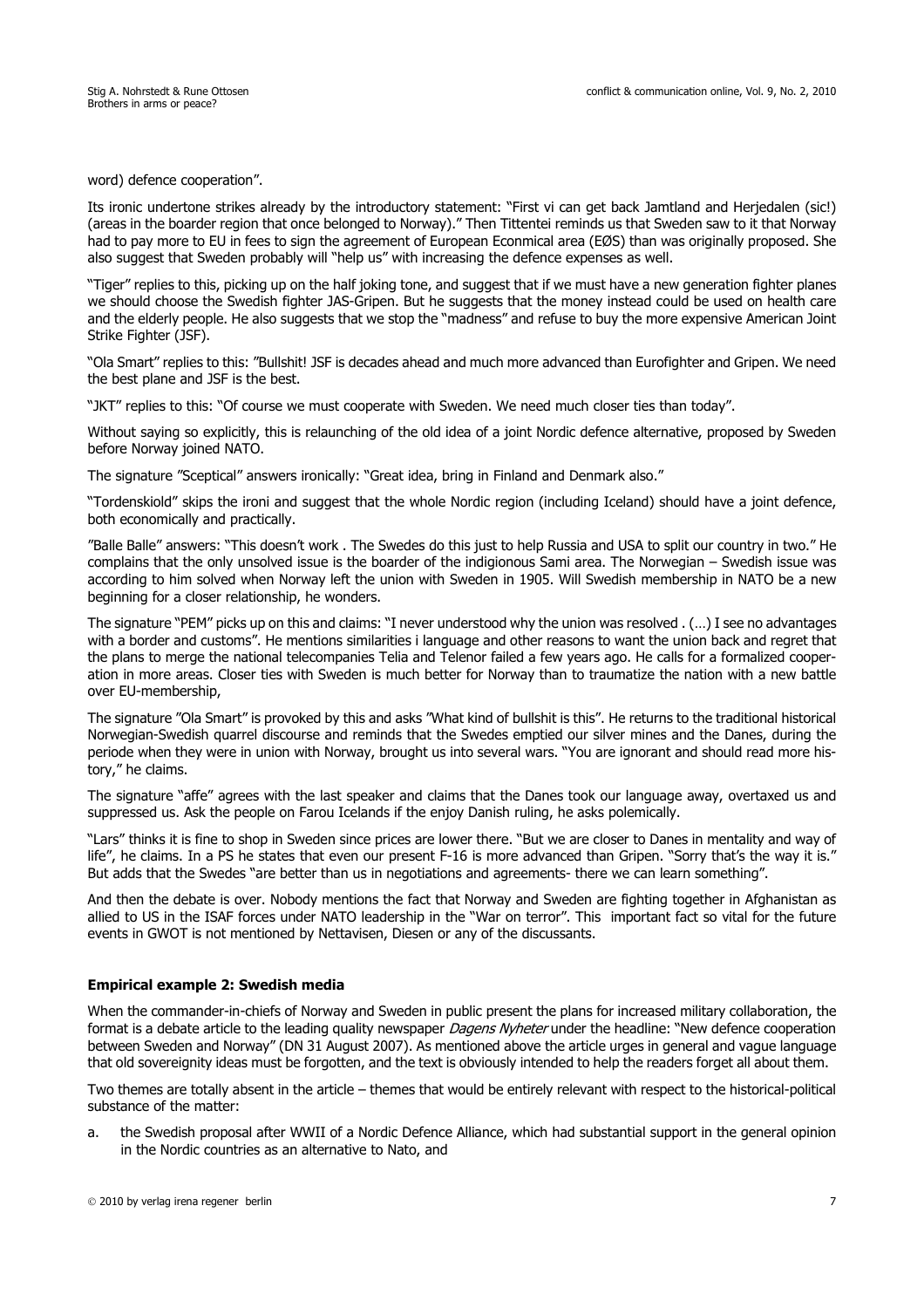b. the fact that both countries are partners to USA in the EU/Nato operations in Afghanistan as part of "the global war on terror" (GWOT).

The semantic manouvers that the two commanders use, clearly with an intention to avoid the later issue, is fascinating as an attempt not to raise concerns about possible conflict risks at the tangent of the farreaching cooperation plans. Consequently through out the article they use abstract and inprecise expressions when touching upon what kind of military joint venture that may come in the future: "Euro-Atlantic security cooperation", "the international community (UN/EU/Nato)", "interational peace operations", etc.

Since the proposed military cooperation is said to include eigtheen areas, whereof only five are specified in the article, it is reasonable to expect that the collaboration will increase not only between the two Scandinavian countries but also be extended to other Nato members. But this is not a theme in the article. On the contrary it is quite remarkable how one-sided and energetic it is when emphasising that freedom of action will grow because of the cooperation.

In the subsequent media coverage silence or consensus are predominant. The debate is mentioned in the news, but without mention of any crucial questions or critical comments by the news media themselves or from the public. The leading tabloid Aftonbladet reports briefly about the main content of the proposal, with some quotations from the article – no further comments or commentators are referred. But the implication of closer cooperation with Nato as a military alliance is remarkably absent in this Social-Democratic newspaper. In contrast three Norwegian newspapers had editorials commenting the proposal, but did not bring the story as news. Two of them were positive (*Trønderavisen* and *Bergens Tidende*), while Nationen is more neutral (all of them published on 1 September.2007).

However, the foreign editor of the Dagens Nyheter contributes with a comment. On the editorial pages the newspaper has since a number of years proposed that Sweden should apply for membership in the Nato. The plans for a joint Swedish-Norwegian military cooperation obviously give the foreign editor an occasion to once again criticise the alleged stubborness and reluctance at the side of the politicians to spell out in public what changes have actually taken place in Swedish defence policy. The editoral's headline, "Open door to Nato", indicates that the defence collaboration should naturally be followed up with a Swedish Nato membership application. Nevertheless, this is not something the editor expects to happen. Primarily because left-wing politicians will continue its opposition and also because "there are only political losses to be made in a situation where the overwhelming majority of the Swedes are opponents to an application". This "remarkable" policy will continue, according to the editor: " It is a policy where everything that is done points in the direction of an application being the natural consequence, at the same time as the official rhetoric pretends not to know what is actually going on." He ends up with the argument that it would be more honest to be outspoken, but without expressing much hope about that. His final line of the editorial goes: "What is happening is going to happen anyway."

In an analytical comments to the proposal of defence cooperation in Dagens Nyheter the same day (31 August 2007) Ewa Sternberg claims that three holy cows in Swedish defence policy is on their way to the slaughter house. One of them is the non-alignment policy which is getting closer to the butcher bank due to this plan, when "we are starting knitting us together with the Nato country Norway". She also mentions the polls showing that the Swedish people is against membership in Nato. "But an alliance with Nordic neighbour-countries does not need to be perceived so negatively. Even if the cooperation with Oslo will bring us closer to Washington. (…) In the future there may be a Finnish army, a Swedish airforce and a Norwegian navy in Scandinavia."

As an additional remark to the article on defence cooperation on 31 August 2007, the web-edition of Dagens Nyheter in a news bulletin reports a couple of weeks later (070924) that the Norwegian broadcasting cooperation, NRK, had revealed that a classified report from the commander-in-chief, Sverre Diesen, expressed his view that Norway cannot count on Nato in case of a serious conflict with Russia. The reason being that Nato is so occupied with the GWOT. An invasion of Norway is not a realistic scenario, according to the report, but the fish, oil and gas resources in the North could become challenges for Norway in her relation with the military big power in the East.

In conclusion the Swedish media discourse on the defence cooperation is constructed as a non-controversial and un-politicised issue, although one commentator mentions that it will knit Sweden closer to Nato. Otherwise the rhetorics of the article signed by the two commanders seems to have been uncritically accepted – the proposed plans are simply the natural next steps on a road already chosen and economic gains and operational improvements are the only objectives involved. The only critical point raised is when DN once again repeats its complaints that it would be clarifying if in particular the Social-Democrats acknowledged in public what they had since long agreed to, namely increased collaboration with Nato. That there could be any conflict-risks involved in this development, e.g. becoming militarily engaged in the GWOT in Afghanistan or elsewhere, is remarkably abscent in the Swedish discourse.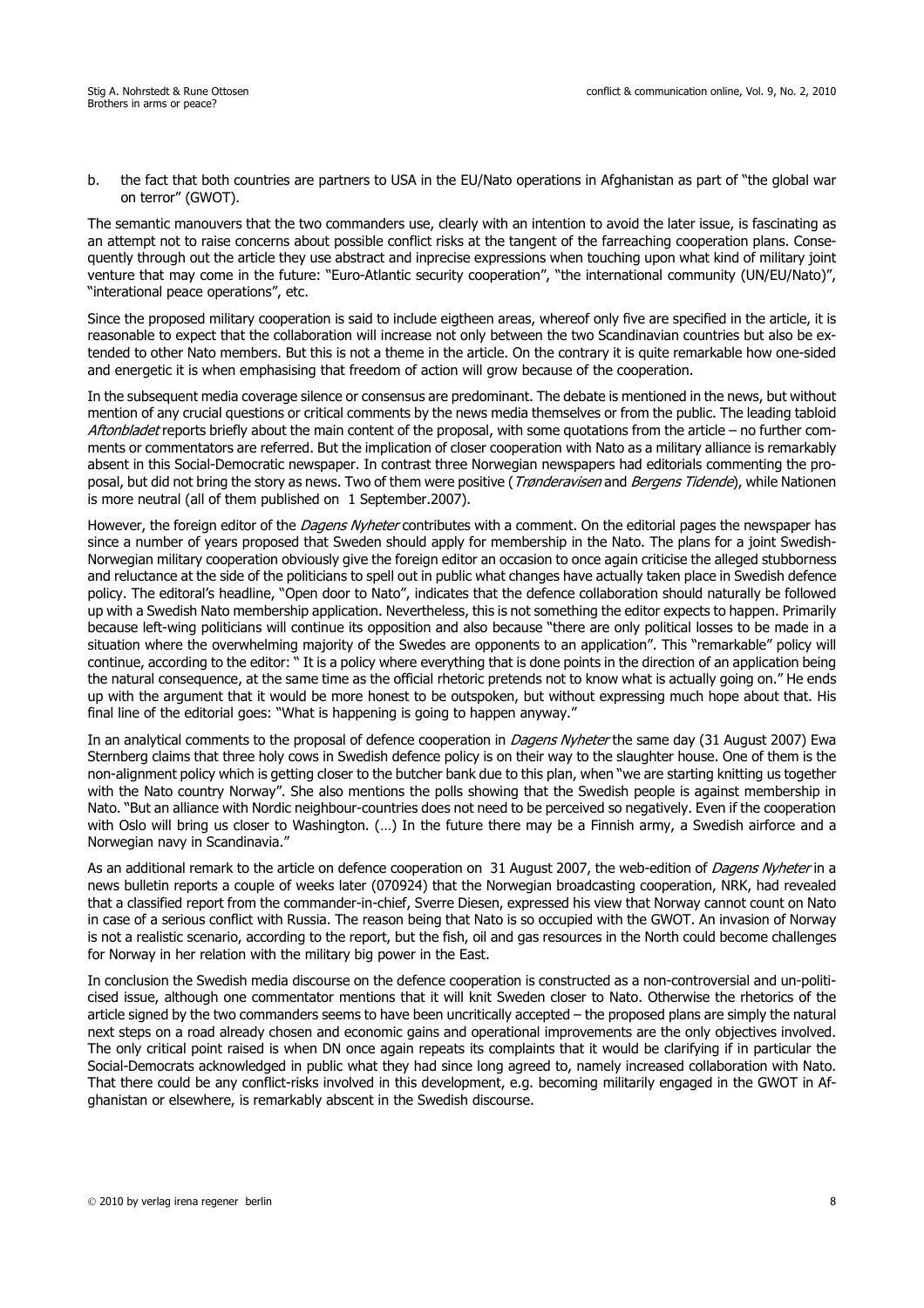### **The debate on a joint defence revisited**

In the summer of 2008 the heads of defence in Sweden and Norway picked up the debate again and now they had included the head of defence in Finland. In a joint article Sverre Diesen, Håkan Syrèn and Juhani Kaskela suggested a joint Nordic defence system(Et nytt nordisk forsvar Aftenposten 18 June 2008).

They referred to the article by Diesen and Syrén in August 2007 and stated that many of the suggestions have been discussed further and they mention a joint report presented to the ministers of defence in Norway, Sweden and Finland, where 140 suggestions for mutual defence cooperation had been identified. Out of these they suggest that 40 can be implemented immediately. Among those 40 are: "maritime surveillance, surveillance of the airspace, mutual landforces, common areas for practice, mutual Nordic bases for sea, air, and land –support, medical support and military education".

The main argument is the budget cuts experienced by the permanent forces in the three countries . The alternatives are mutual cooperation or capacity reductions. The reason for these cut backs are presented in a subtle manner. The doxa linked to Nordic participation in GWOT is as obvious here as in the the article from August 2007. The issue is only indirectly dealt with in the beginning of the article: "Most countries in the Euroatlantic area have gone through huge reorganisation to prepare their defence to deal with increasingly complex tasks nationally and internationally".

When reading the whole report the aim to coordinate joint efforts on GWOT is more clearly expressed. In point 42.2 in the document the following statement is quite clear:

"This could mean to share burden of a task in international operations by contributing assets from all three nations, simulatanously or in sequence, into one assignment" (Nordic Supportive Defence Structure 2008:B:5).

Another way to put this, which is not pointed out in the media, is that the military capacity in all the Nordic countries have been reduced because resources have been drained due to their role as allied to the USA in the GWOT war theaters in Afghanistan and Iraq. The question is of course whether the public opinion the Nordic countries would have agreed to this trade-off and the use of military and economic resourcers if the choice had been presented to them in a frank and open manner. In addition, at least in Swedish defence debate the huge and often badly calculated costs for the international military engagements have been hot potatoes for the government. After that large parts of the Swedish defence industry have been bought up by US capital during the recent decades, the international collaboration in the GWOT seems to be the reason for continued spending of large amounts of the tax payers´money on the defence sector at the same time as it is the lever that will eventually dispose of the traditional non-alignment policy of both Finland and Sweden.

### **The controversy over Joint Strike Figther**

On 20 November 2008 the Norwegian Parliament after a short debate made the principle decision to buy the US Lockheed Martin Joint Strike Figther (JSF) as the Norwegian future fighter plane. The decision happened after a long process where also the Swedish Saab Gripen was a candidate. This debate was highly relevant for the debate on closer Nordic defence cooperation. The Swedish government was involved in the marketing efforts to try to convince the Norwegian politicians to choose the Swedish plane. Including in the proposed contract was a comprehensive plan for industrial, economical and military cooperation. A Norwegian decision to buy the Swedish plane would obviously have been an important step to strengthen the Nordic cooperation. It would also mean more independent role for Norway within the US-Norwegian relationship and NATO. This issue was also controversial within the coalistion government since the SV (the socialist left party) were in favour of the Swedish/Nordic solution while the AP (the social democrats) supported US –JSF solution.

When the decision was made it was met with disbelief from the Swedish government and the Swedish media. The Swedish media and politicians had problems understanding the Norwegian decision since the Swedish Gripen plane according to their estimates would have been cheaper and one important step towards a stronger Nordic defence cooperation. In Norway the public debate and the media coverage was a confusing exercise with figures since the government spokespersons insisted that the JSF-solution was both cheaper and was more suited to fullfill Norway´s military commitments in international operation.

This could have given Norwegian media reason to go into a critical coverage of the whole process. But once again we saw that with the exception of Aftenposten the main stream media closed ranks with the government in security policy issues. The independent Norwegian defence analyst John Berg in his work has concluded that even the official US figures concludes that the Swedish Gripen solution is the cheapest (Berg 2009). The Norwegian Ministry of Defence based it´s report to Parliament on 27 points and succeded to frame the debate in Parliament around those 27 points despite the fact that international experts had concluded otherwise (ibid.). In the debate on 20 November in Parliament the government claimed that 48 JSF planes could be purchased for 18 billion NOK and thus less than the Swedish Gripen. In the government report to Parliament (Stortingsmelding) one month after the decision was made it was concluded that 56 JSF planes would cost 42 billion NOK and be more expensive than the Gripen package. Again the main stream media avoided to confront the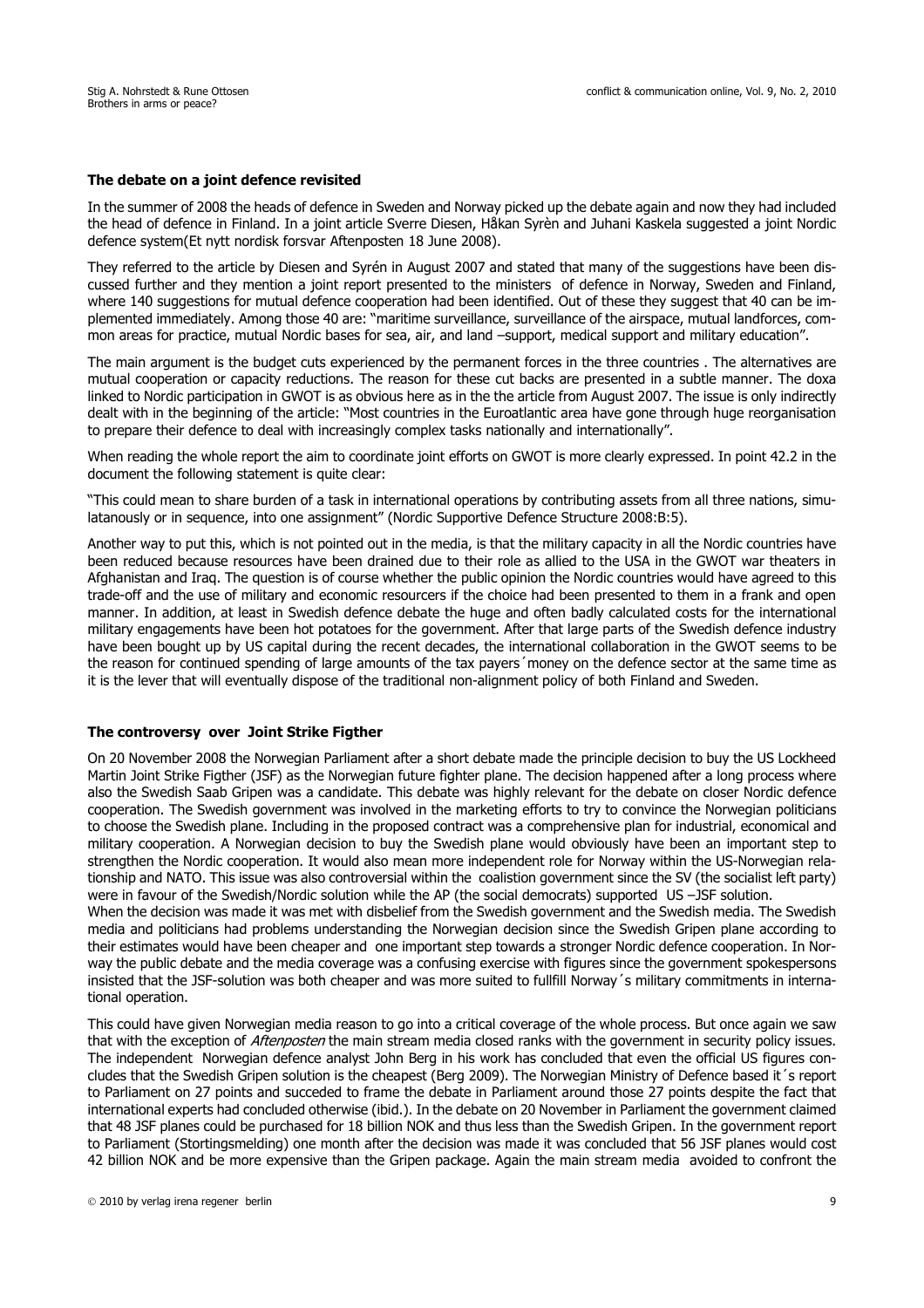government with the issues of prices and other facts, such as the estimated life expectancy of both Gripen and JSF (Berg 2009).

One important aspect of this debate is that the US government has clearly stated that JSF fits into the US global military strategy. The supporters for Gripen have claimed that Gripen was better fitted for the defence of the Norwegian costal line, and claimed that Norways role as close allied to US in the GWOT was dependent on the choice to buy JSF.

A few weeks after the Norwegian decision to buy JSF, Norway´s former foreign minister Thorvald Stoltenberg again in a public speech tried to relaunch the idea of a Nordic defence cooperation, without getting much response in Swedish media (Berg 2009b). The Nordic defence concept is still alive in rhethoric from the Norwgian Commandor in chief, Serre Diesen. In a an article in *Aftenposten* 12 January 2009 under the title "Why Nordic defense cooperation? He argues once again strongly for the use of common military equipment: "Thus, Norway, Sweden and Finland in the future will be able to operate the same types of tanks, infantry and field artillery". Strangely enough Diesen does not even mention fighter planes in this argument. Not with one word is the Norwegian decision to buy the US JSF planes two months earlier referred to.

Obviously Norway has made its choice to keep up its position as loyal ally in the GWOT as the number one priority. Sweden´s dilemma to both play a role in the GWOT and to be an independent player on the industrial military market for a while led to a friction with the Norwegian government. Once again the doxa of the main stream media makes it almost impossible to confront the political and military elite on major issues the debate in Swedish and Norwegian media was reduced to nationalistic quarrel between two neighbours. Both in Sweden and Norway the unifying strategic interest seems to be the intention to continue as brothers in arms on the battlefields in Afghanistan, which therefore is not an issue in this debate.

### **Conclusions**

The Peace journalism model as suggested by Johan Galtung is a useful tool as a checklist both for journalists and peace researchers. Since Galtung's approach is somewhat rigid it has its obvious limitations and should thus be supplemented with other methods and theories. We suggest that Bourdieu's notion on doxa and the CDA approach could be such a supplements. Even though the question of audiences as active contributers to the public discourse on war and peace have been addressed in some recent research, the general impression is that a more sophisticated meaning-theoretical point of view would help bringing the debate to a more reflexive understanding of the achievements and limits of the "PJ program" (Kempf 2007:4). The CDA approach to media studies incorporates levels of meanings and the relations between different actors in the discourse analysis as part of the context. The public debates in society have influences on media texts as do the discourses among politicians , PR-firms and spin doctors. And vice versa. In particular, the CDA perspective helps to explore in what ways mediated discourses are interrelated with for example national and transnational security-policy discourses. In the empirical examples touched upon above the silence around certain critical aspects of the plans for closer military cooperation between Finland, Norway and Sweden, and the hidden assumptions concerning the wider context of the US-lead GWOT are some such important – though discursively absent – interdiscursive relations.

Our point is that this silence (or doxa) about potential conflict-risks and possible involvement in future wars are not reflected in Galtung's model for war and peace journalism. On the contrary, by ignoring the potential conflict risks that may be contingent of deeper involvement in the GWOT the journalistic examples above would in some respects be categorised as "peace journalism" and in some as "war journalism". For example, although a common Nordic peaceful we-identity is appealed to there is no opposite them-identity or enemy image mentioned. It further put the emphasis on preventing future wars – although by military means. On the other hand – which would place the spin in the war journalism category – the proposal of increased Nordic cooperation in the defence sector is making potential conflict risks "opaque and secret", it is "elite oriented" and it definitely does not "uncover all cover-ups" (Galtung 2002). In addition we claim that the great varieties of positions and point of views in the public as shown in our empirical examples does not fit in neither the warcolumn nor the peace column in Galtung's model. The elite positions in Galtung's war model are represented by the military and the politicians, but the systematic avoidance of conflict-risks, which may facilitate a process toward military conflict escalation, is not considered by the model. The reason for this is mainly the general limitation of the Galtung-model to the stage of open war, whereas we would like to draw attention to the need of expanding the analysis to the previous stages in conflict escalation processes.

The discourse among ordinary people, though, might pick up historical links like the suggestion after the Second World War of a Nordic solution as an alternative to NATO for the Scandinavian countries, but also to mention other possible scenarios than the one promoted by the elites. New digital media offers an opportunity for the public to forward such positions in opposition to the main stream media. However, these more popular comments in our empirical cases are more ironic jokes than part of a serious discussion about the possible negative consequences of increased military collaboration. In any case, we suggest that the multi-media landscape with its different discursive spaces also should have a place in the future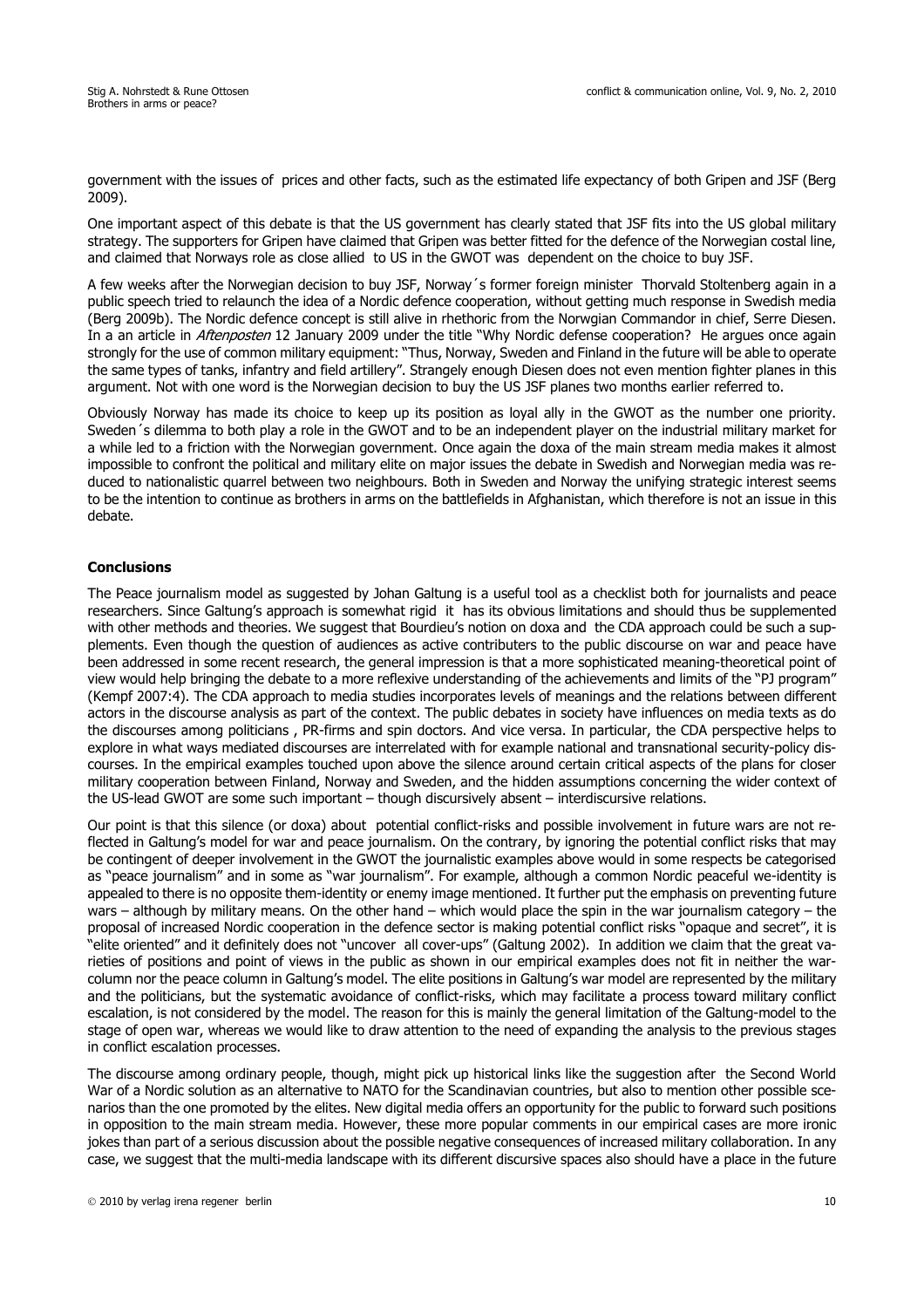debate on peace journalism.

Models such as Galtung's are probably not relevant in all conflict situations and stages. Used as a tool for assessing the journalistic contributions to conflict resolutions they are not without problems because they are generalised, although not properly contextualised. At the same time it must be admitted that there are plenty of empirical evidences that much of the war reporting in main stream media is constructed along the lines Galtung suggests. By using CDA as a supplement we suggest a more comprehensive analysis that includes both the systematic silencing of certain crucial aspects as well as the voices of ordinary people in the public discourse on war and peace issues with the objective of finding out the complex discursive constructions and structures that contribute to conflict escalations and wars.

We suggest the following:

- 1. Galtung's polarised two models have heuristic value for reflexive evaluation of journalistic practices both internally within the trade and by interested people outside the profession, e.g. media researchers and audience. But they do not contain any recepy in any other ways.
- 2. As a "philosophy" peace journalism is far too narrowly defined and the notion PJ could preferrably be replaced by some more appropriate term, for example "consequence-ethical reflexivity", which in our view better catches the sound kernel of the PJ "program".
- 3. The PJ model may gain from being combined with CDA or other context oriented methods for analyses of and discussions about what discursive constructions are best at satisfying the requirements of a responsible and consequentially reflexive journalism.
- 4. This should extend the application field and imply that also the role of journalism in the advent of conflicts, i.e. the discursive handeling of conflict risks, are exposed to critical examination.

#### References

Bell, Martin 2006. In Harm's Way. Reflections of a War-Zone Thug. London: Penguin Books.

Berg, John 2009. Gransk kampflysaken! Aftenposten 11. Juni 2009.

Berg, John 2009b. SV og kampflysaken. Klassekampen 18. Juni 2009.

Bourdieu, Pierre, 1998. Acts of resistance. Against the New Myths of Our Time. London: Polity Press.

Diesen, Sverre 2009. Hvorfor nordisk forsvarssamarbeide, Aftenposten 12. Januar 2009.

Eide, Bernt, og Ottosen, Rune 2008. Journalistikk, digitalisering og moderne krigføring i Ottosen, Rune og Krumsvik, Arne 2008. Journalistikk i en digital hverdag. Kristiansand: IJ/Høyskoleforlaget.

Entman, Robert M. 1993. Framing. Toward Clarification of a Fractured Paradign. Journal of Communication Oxford University Press 43 (4).

Entman, Robert M. 2005. Projections of Power: Framing News, Public Opinion, and U.S. Foreign Policy. Public Opinion Quarterly 2005; 69: 324-326:Evne til innsats 2009. Strategisk konsept for Forsvaret: Forsvarsdepertementet 2009.

Fairclough, N. D. 1995. Media Discourse. London: Routledge.

Fairclough, N. 2006. Language and Globalization. London: Routledge.

- Furre, Berge 1991. Vårt hundreår. Norsk historie 1905-1990. Oslo: Det Norske Samlaget.
- Galtung, Johan. 2002. Peace Journalism A Challange. In Wilhelm Kempf and Heikki Luostarinen (Eds.) Journalism and the New World Order. Vol. 2: Studying War and the Media. Göteborg: Nordicom.
- Hackett, Robert A. 2006. Is peace journalism possible? Three frameworks for assessing struckture and agency in news media. Conflict & Communication online, 5/2.
- Hallin, Daniel 1986. The Uncensored War. New York: Oxford University Press.

Hanitzsch, Thomas 2007. Situating peace journalism in journalism studies: A critical appraisal. Conflict & Communication online, 5/2.

Hume, Mick 1997. "Whose War is it Anyway". The Dangers of the Journalism of Attachment. LM Special.

Isikoff, Micahel and Corn, David 2006. Hubris. The inside story of spin scandal and the selling of the Iraq War. New York: Crown publishers.

Kempf, Wilhelm 2006. Social constructionism and its implications for critical media studies. Conflict & Communication online, 4/2.

Kempf, Wilhelm 2007.Peace journalism: A tightrope between advocacy journalism and constructive conflict coverage. Conflict & Communication online, 6/2.

Leira, Halvard 2007 (ed.). Norske selvbilder og norsk utenrikspolitikk, Oslo: Norsk utenrikspolitisk institutt (NUPI).

Lewis, Charles & Reading-Smith, Mark 2008. *Irag The War Card*, The Center for Public Integrity.